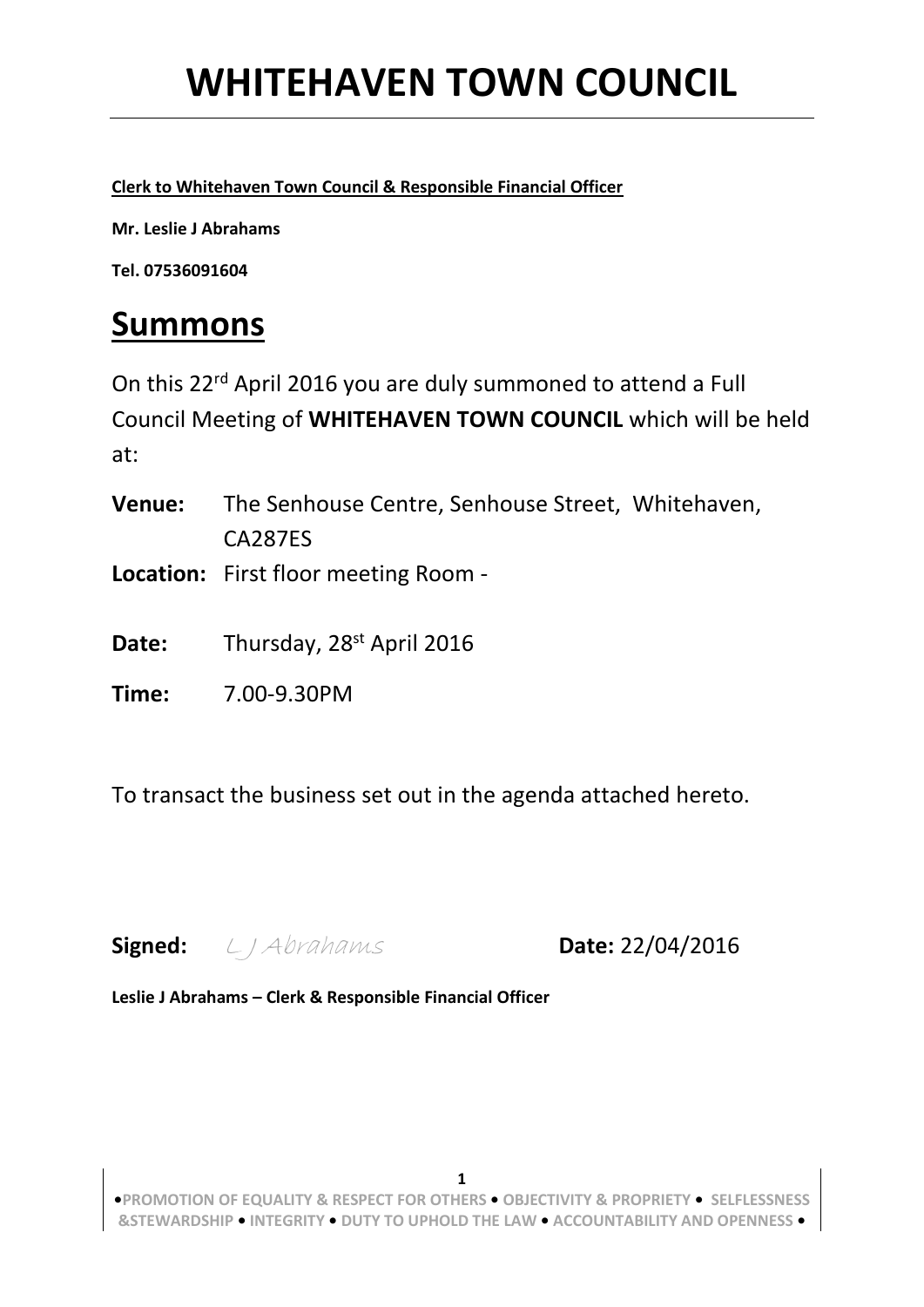**To:** Members of Whitehaven Town Council.

| <b>Councillors:</b> Cllr Michael Guest - |                                 | Chair             |
|------------------------------------------|---------------------------------|-------------------|
| <b>Cllr Raymond Gill</b>                 | $\frac{1}{2}$ and $\frac{1}{2}$ | <b>Vice Chair</b> |
| Cllr John Kane                           |                                 |                   |
| Cllr Brian O'Kane                        |                                 |                   |
| Cllr Jayne Laine                         |                                 |                   |
| Cllr Carla Arrighi                       |                                 |                   |
| <b>Cllr Jeanette Forster</b>             |                                 |                   |
| <b>Cllr Norman Williams</b>              |                                 |                   |
| <b>Cllr Darren Elliot</b>                |                                 |                   |
| <b>Cllr Graham Roberts</b>               |                                 |                   |
| <b>Cllr Gavin McKew</b>                  |                                 |                   |

**Note:** Standing Order 4 (d) v requires any Member who is unable to attend to confirm to the Proper Officer (2) days before the meeting that they are unable to attend.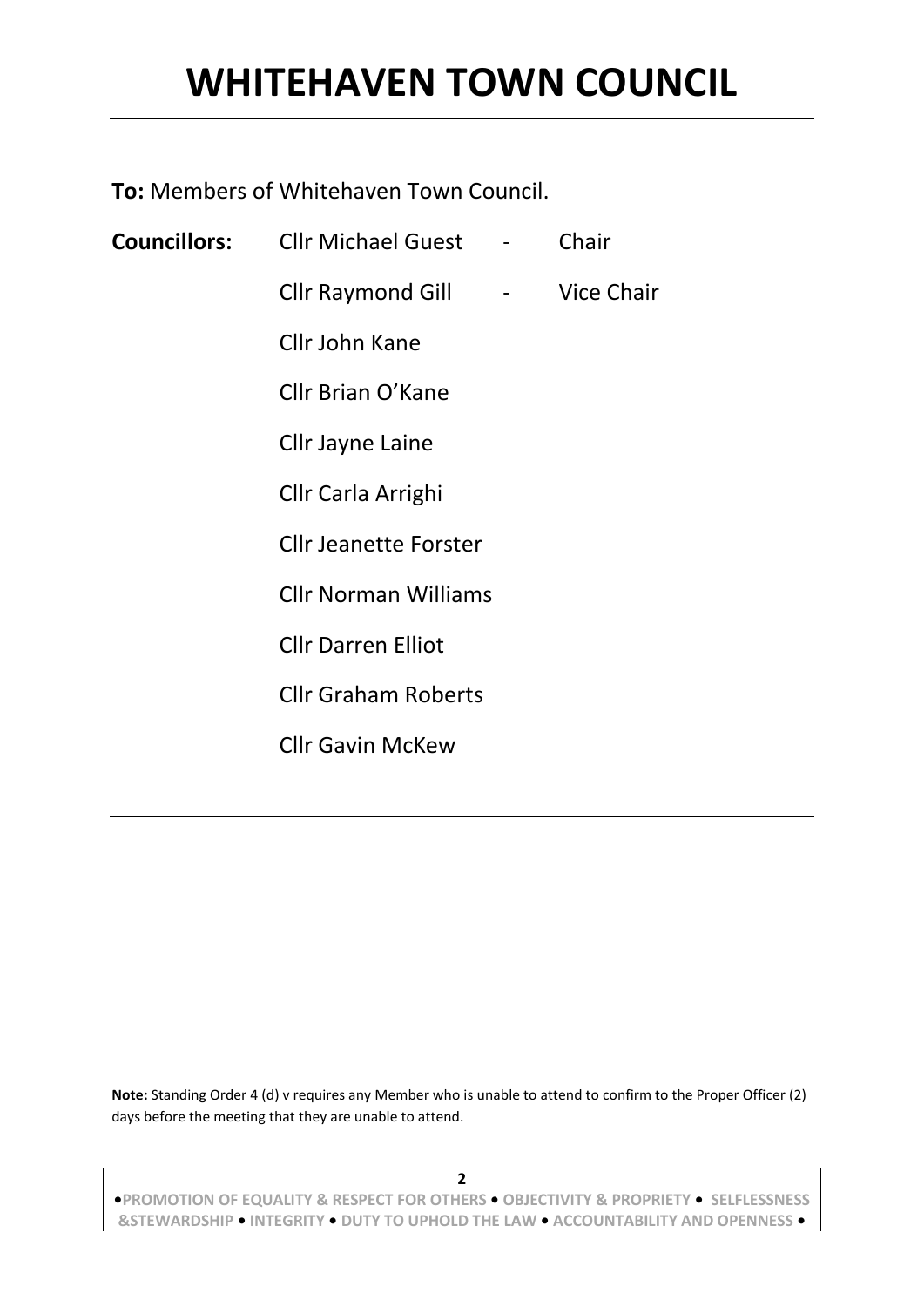#### **Register of Attendance**

| <b>Name</b>          | <b>Present</b> | <b>Absent</b> |
|----------------------|----------------|---------------|
| <b>Cllr Guest</b>    |                |               |
| Cllr Gill            |                |               |
| Cllr O'Kane          |                |               |
| <b>Cllr Forster</b>  |                |               |
| Cllr Arrighi         |                |               |
| <b>Cllr Laine</b>    |                |               |
| <b>Cllr Roberts</b>  |                |               |
| <b>Cllr McKew</b>    |                |               |
| <b>Cllr Elliot</b>   |                |               |
| <b>Cllr Forster</b>  |                |               |
| <b>Cllr Williams</b> |                |               |
| <b>Clerk</b>         |                |               |
|                      |                |               |
|                      |                |               |

Note: any apologies must be sent to the Proper officer in accordance with standing orders with a valid reason for absence. Non-compliance will result in a record of absence and failure to respond to a summons.

**•PROMOTION OF EQUALITY & RESPECT FOR OTHERS • OBJECTIVITY & PROPRIETY • SELFLESSNESS &STEWARDSHIP • INTEGRITY • DUTY TO UPHOLD THE LAW • ACCOUNTABILITY AND OPENNESS •**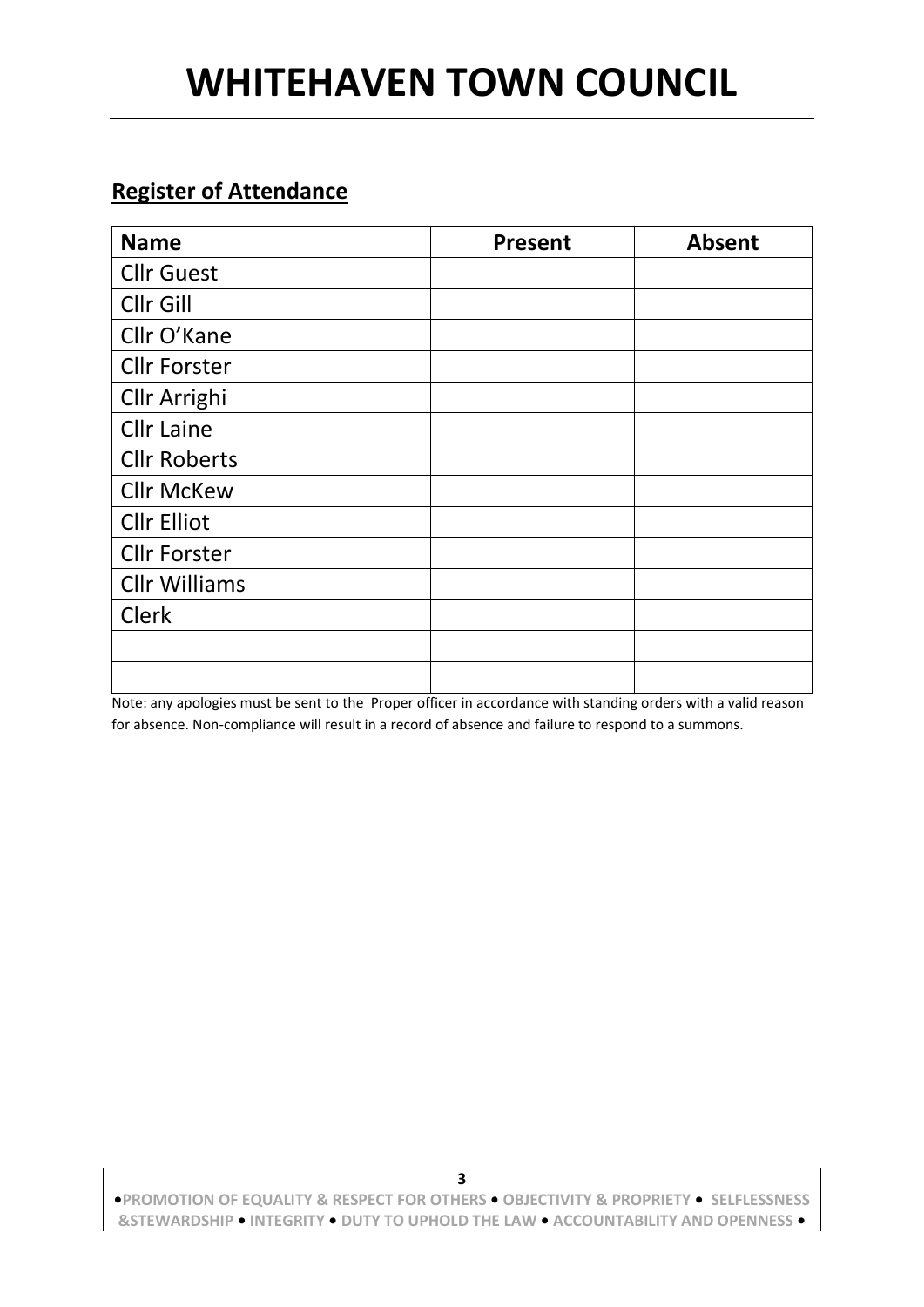#### **AGENDA**

| <b>Item</b>    | <b>Detail</b>                                                          | <b>Notes</b> |
|----------------|------------------------------------------------------------------------|--------------|
|                |                                                                        |              |
| $\mathbf{1}$   | <b>Apologies for absence</b>                                           |              |
|                | To receive apologies for absence.                                      |              |
| $\overline{2}$ | <b>Minutes of Council Meeting held on 280216</b>                       |              |
|                | Chairman to sign minutes as a true and correct record.                 |              |
|                | <b>Remove GMB</b>                                                      |              |
|                | <b>Minutes of Council Meeting held on 250216</b>                       |              |
|                | Chairman to sign minutes as a true and correct record.<br>Amend 227/16 |              |
|                | <b>Minutes of Council Meeting held on 310316</b>                       |              |
|                | Chairman to sign minutes as a true and correct record.                 |              |
|                | <b>Minutes of Extraordinary Council Meeting held on</b>                |              |
|                | 130416 Chairman to sign minutes as a true and correct record.          |              |
| 3              | <b>Declarations of interest</b>                                        |              |
|                | To receive declarations of interest by elected members in              |              |
|                | respect to Agenda items.                                               |              |
| 4              | <b>Public Participation</b>                                            |              |
|                | To take representation from the public in respect of business on       |              |
|                | the agenda. Note: This is a platform to answer such                    |              |
|                | representations the chair may respond in accordance with               |              |
|                | Standing order 3(h). Maximum 15 mins & 3 mins per person.              |              |
| 5              | <b>Planning Applications -</b>                                         |              |
|                | To consider Planning Applications received.                            |              |
|                | See appended List.                                                     |              |
|                | Motion for the Clerk to respond                                        | <b>GMcK</b>  |
| 6              | <b>Planning Committee Report: Cllr McKew (Lead)</b>                    |              |
|                | Report on planning applications received                               |              |
| 7              | <b>Regeneration Committee</b>                                          | MG           |
|                | Motion for Regeneration committee to meet and appoint Chair/           |              |
|                | Vice Chair and agree TOR's (Clerk to prepare draft TOR's)              | JL           |
| 8              | <b>Finance Committee - Cllr Laine</b>                                  |              |
|                | Finance Committee Report.                                              |              |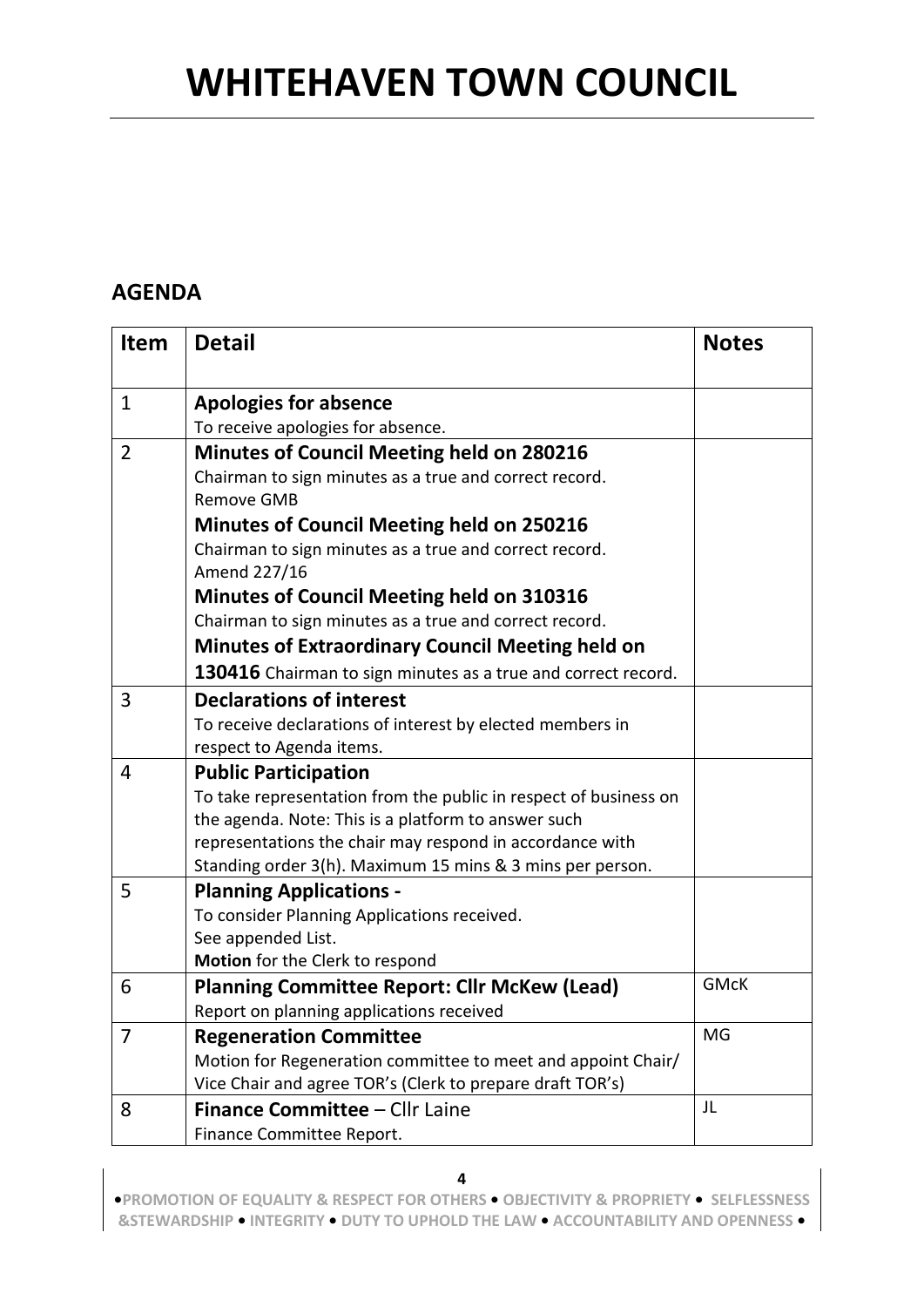|    | Motions to recommend devolved power to the Clerk in respect                            |            |
|----|----------------------------------------------------------------------------------------|------------|
|    | of ward grants subject to £2000 limitation. Note all devolved                          |            |
|    | powers are reviewed at the annual meeting.                                             |            |
| 9  | <b>Councillor Expenses - MG</b>                                                        | MG         |
|    | Motion to allow Councillors to claim expenses incurred in line                         |            |
|    | with their duties as a councillor as per current & future                              |            |
|    | government and Inland Revenue guidelines.                                              |            |
|    | Acceptance by each individual councillor.                                              |            |
|    | LGA 1972 c.70 s.177 (2)a & b and s.178                                                 |            |
|    | Limited to £100 reimbursable for printer cartridges and other                          |            |
|    | consumables.                                                                           |            |
|    | Any amount over £100 requires approval by Chair and Vice                               |            |
|    | Chair.                                                                                 |            |
|    | Motion to (partially) adopt Principle Authority (CBC) expense                          |            |
|    | policy as per the Independent Remuneration Panel Report for FY<br>2016/17              |            |
|    | Appended for all councillors and highlighted where relevant.                           |            |
| 10 |                                                                                        | LA         |
|    | <b>General Updates:</b>                                                                |            |
|    | Accommodation for WTC - update<br>Parking at Civic Hall                                |            |
|    | Website report                                                                         |            |
| 11 | Parking Eye Issues in Whitehaven Cllr Laine                                            | JL         |
|    | Update                                                                                 |            |
| 12 |                                                                                        | <b>MG</b>  |
|    | <b>Parking Public Consultation</b>                                                     |            |
|    | Motion to set up public meeting at the Civic Hall with all<br>stakeholders on a panel. |            |
|    |                                                                                        | JF         |
| 13 | <b>Allotments Report - Chair</b>                                                       |            |
|    | Update on current status from Committee                                                |            |
|    | Motion to review insurance                                                             | LA         |
| 14 | <b>Hensingham Hand Rail</b>                                                            |            |
|    | <b>Update from Clerk</b>                                                               |            |
| 15 | Financial Report - By Clerk                                                            | LA         |
|    | Update on April expenditure/income - Chair to sign                                     |            |
|    | <b>Bank Balance</b>                                                                    |            |
|    | Year end balance                                                                       |            |
|    | Audit timetable                                                                        |            |
|    | Zurich Insurance renewal                                                               |            |
| 16 | Whitehaven Locality Partnership _ Cllr Arrighi - Update                                | <b>TBC</b> |
|    | Presentation                                                                           |            |
| 17 | <b>Whitehaven Academy</b>                                                              | <b>GR</b>  |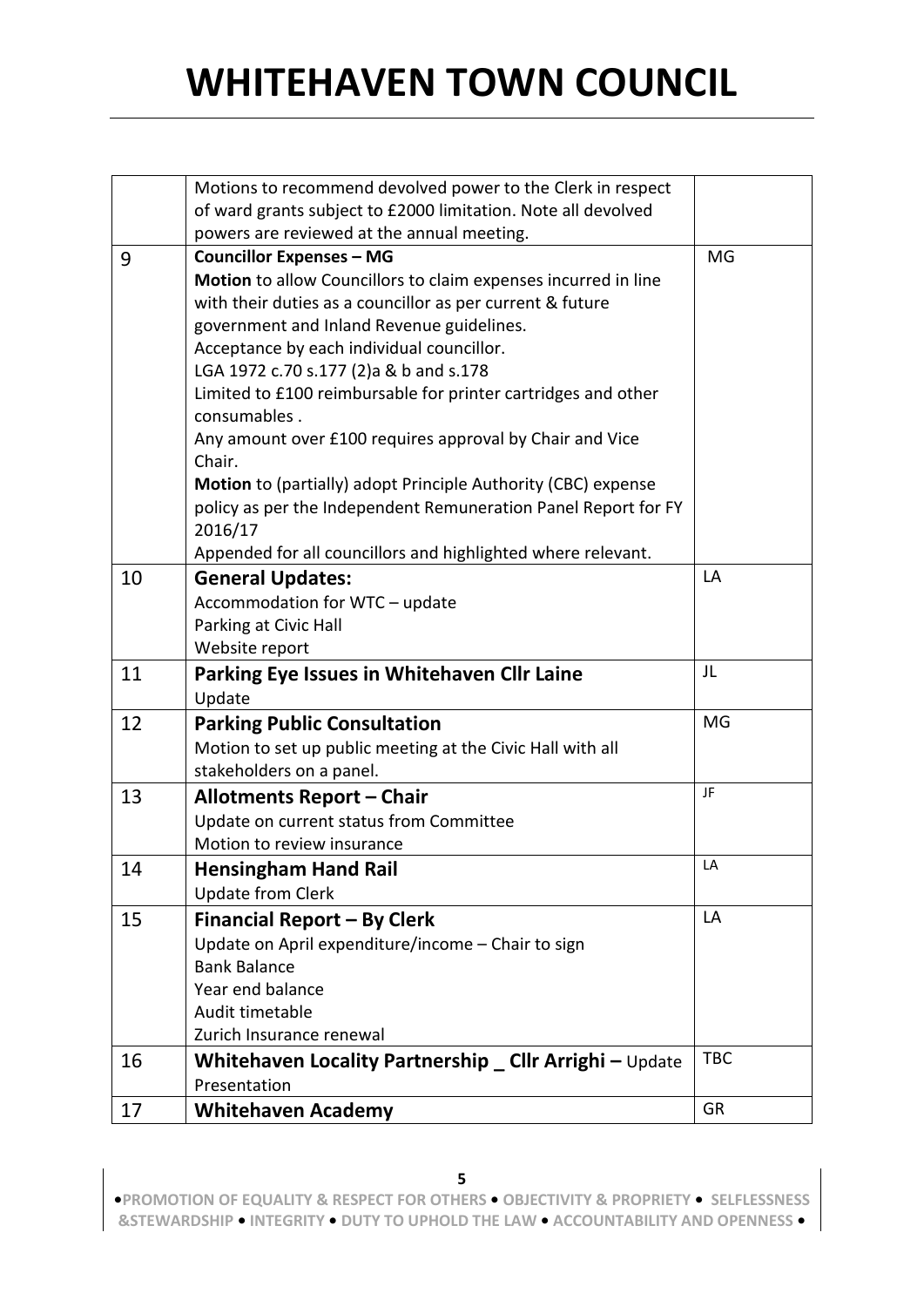|    | Motion to accept invitation for all council to accept                                                                                            |    |
|----|--------------------------------------------------------------------------------------------------------------------------------------------------|----|
|    | invitation to Whitehaven Academy                                                                                                                 |    |
|    |                                                                                                                                                  |    |
|    |                                                                                                                                                  |    |
| 18 | <b>St Benedict's Rugby Club Grant application</b>                                                                                                | JK |
|    | Proposer Cllr J Kane                                                                                                                             |    |
|    | Motion to approve grant application of £2000                                                                                                     |    |
|    |                                                                                                                                                  |    |
| 19 | <b>North Lakes Food Bank Cllr J Kane to Report</b>                                                                                               | JK |
|    | Motion to provide a grant of £5000                                                                                                               |    |
|    |                                                                                                                                                  |    |
|    |                                                                                                                                                  |    |
| 20 | <b>Public Consultation - Clerk</b>                                                                                                               | LA |
|    | To consider comments received from the public.                                                                                                   |    |
|    | Submission of Parking eye petition to CBC. submitted<br>1.                                                                                       |    |
|    | Nicky Scott CBC Parks letter to allotment holder re removal of concession and charges<br>2.                                                      |    |
|    | for allotments. Responded                                                                                                                        |    |
|    | Joseph Stephenson - complaint that he cannot access Facebook Page or website -<br>3.<br>Resolved.                                                |    |
|    | Siobhan Gearing - Request for leaflet funding for WCH<br>4.                                                                                      |    |
|    | Acknowledgment from CBC planning on breach of proceeds of crime matter.<br>5.                                                                    |    |
|    | 6.<br>Apology from J Stephenson after advising him how to access council website.                                                                |    |
|    | CALC Petition about planning decisions - sent to councillors<br>7.                                                                               |    |
|    | 8.<br>Email from Sean High requesting payment of approved grant.                                                                                 |    |
|    | 9.<br>CALC April Circular – sent to councillors<br>10. BDO Audit pack                                                                            |    |
|    | 11. Doosan Babcock – Community service day (CBC) asked if WTC would be interested to                                                             |    |
|    | get involved. - Requested more detail.                                                                                                           |    |
|    | 12. G Richardson – request shop front grant application                                                                                          |    |
|    | 13. Emma Green - Zurich Insurance renewal - clerks report                                                                                        |    |
|    | 14. C Moss CCC Bus Panel site meetings – sent to councillors                                                                                     |    |
|    | 15. CALC: Invoice for Cilca Training £39.50<br>16. Suzanne Cooper – Whitehaven sign, met and arranged to bring to office.                        |    |
|    | 17. BARLA Thank you letter for support with kit sponsorship – LOGO sent                                                                          |    |
|    | 18. D Bechilli Whitehaven South beach erosion event invitation. Sent to councillors                                                              |    |
|    | 19. CALC – Request for Lay advisors – sent to councillors                                                                                        |    |
|    | 20. CALC – NHS success regime – sent to councillors                                                                                              |    |
|    | 21. WJ Kirkbride – request for Shop Front Grant form                                                                                             |    |
|    | 22. W Marston – complaint of removal of allotment concession – informed that matter<br>was resolved at FC.                                       |    |
|    | 23. Rosebudz request for Shop Front Grant form                                                                                                   |    |
|    | 24. K McLaughlin CBC informing us that meeting rooms in the Beacon are unavailable                                                               |    |
|    | until Summer 2016                                                                                                                                |    |
|    | 25. Lillingtons request for Shop Front Grant form                                                                                                |    |
|    | 26. Fergus McMorrow NUGEN added WTC to stakeholders list<br>27. NUGEN Land referencing potential transport infrastructure improvements - sent to |    |
|    | councillors                                                                                                                                      |    |
|    | 28. S Mason Reform Church - Invoices - for payment                                                                                               |    |
|    | 29. Workington town council – Advise of Xmas lights switch on – sent to councillors on                                                           |    |
|    | events committee                                                                                                                                 |    |
|    | 30. Ann Bradshaw – Request for meeting dates/times/location -sent                                                                                |    |
|    | 31. K Henderson – Acknowledgement of planning comments from WTC<br>32. CALC – Notice of NHS Success regime public meetings – sent to councillors |    |
|    | 33. Stephen Howse St Benedicts RUFC - meeting arranged                                                                                           |    |
|    | 34. North Lakes Bank - Data on usage                                                                                                             |    |
|    | 35. CALC – High ways hotline number – sent to councillors                                                                                        |    |
|    | 36. BDO LLP Interim questionnaire - completed                                                                                                    |    |
|    | 37. CALC Newsletter request for input – sent to councillors                                                                                      |    |
|    | 38.<br>Nurture Lakeland – Grant for projects – sent tom councillors                                                                              |    |

**6**

**•PROMOTION OF EQUALITY & RESPECT FOR OTHERS • OBJECTIVITY & PROPRIETY • SELFLESSNESS &STEWARDSHIP • INTEGRITY • DUTY TO UPHOLD THE LAW • ACCOUNTABILITY AND OPENNESS •**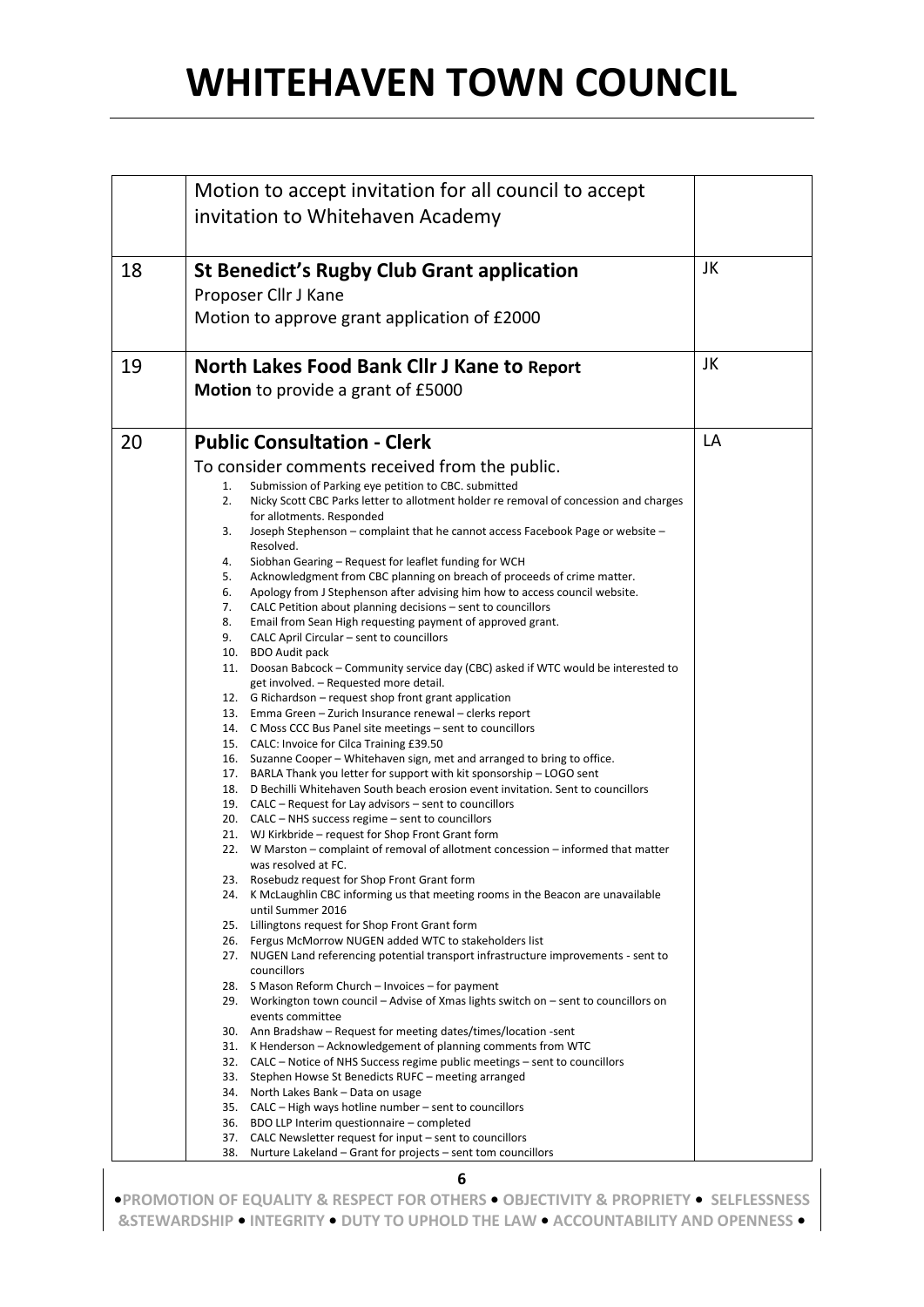|    | 39. Emma Graham Invitation to Whitehaven Academy placed on agenda<br>40. J Rayson - Letter of complaint – sent to councillors<br>41. North Associates – Brantsy Row consultation event – send with agenda<br>42. Phone call -Can we clean up pavements on Lowther Street, especially at bus stops.                                                                                                                                                                                                      |           |
|----|---------------------------------------------------------------------------------------------------------------------------------------------------------------------------------------------------------------------------------------------------------------------------------------------------------------------------------------------------------------------------------------------------------------------------------------------------------------------------------------------------------|-----------|
|    | 43. Phone call - Can we do something about litter<br>44. Phone call – D King, Memorial service for WW2 veterans in Private ACTON 2 July in<br>Mary Port - Invite to Mayor and Deputy Mayor                                                                                                                                                                                                                                                                                                              |           |
| 21 | Annual Parish meeting on 6 <sup>th</sup> May 2016 at 6PM                                                                                                                                                                                                                                                                                                                                                                                                                                                | MG        |
|    | Report on plans from Chair                                                                                                                                                                                                                                                                                                                                                                                                                                                                              |           |
|    |                                                                                                                                                                                                                                                                                                                                                                                                                                                                                                         |           |
| 22 | <b>Annual meeting</b>                                                                                                                                                                                                                                                                                                                                                                                                                                                                                   | MG        |
|    | Nominations for Chair/ Vice Chair to be received 7                                                                                                                                                                                                                                                                                                                                                                                                                                                      |           |
|    | working days prior to meeting for 26 <sup>th</sup> May 2016 at                                                                                                                                                                                                                                                                                                                                                                                                                                          |           |
|    | 7.00 PM at the Civic Hall                                                                                                                                                                                                                                                                                                                                                                                                                                                                               |           |
|    | Standing Orders 8.0 Voting on appointments                                                                                                                                                                                                                                                                                                                                                                                                                                                              |           |
|    | <b>Voting on appointments</b><br>8.                                                                                                                                                                                                                                                                                                                                                                                                                                                                     |           |
|    | Where more than two persons have been nominated for a position to be filled<br>a<br>by the council and none of those persons has received an absolute majority of<br>votes in their favour, the name of the person having the least number of votes<br>shall be struck off the list and a fresh vote taken. This process shall continue<br>until a majority of votes is given in favour of one person. A tie in votes may be<br>settled by the casting vote exercisable by the chairman of the meeting. |           |
| 23 | Town Cleaning – Cllr Arrighi                                                                                                                                                                                                                                                                                                                                                                                                                                                                            | CA        |
|    | Motion to identify areas that require cleaning and engage with                                                                                                                                                                                                                                                                                                                                                                                                                                          |           |
|    | CCC & CBC.                                                                                                                                                                                                                                                                                                                                                                                                                                                                                              |           |
| 24 | Help to businesses & Clean up town - Cllr Roberts                                                                                                                                                                                                                                                                                                                                                                                                                                                       | <b>GR</b> |
|    | Motion to provide town business with one seagull proof refuse                                                                                                                                                                                                                                                                                                                                                                                                                                           |           |
|    | cover to stop the litter on the streets as bags of rubbish are<br>damaged.                                                                                                                                                                                                                                                                                                                                                                                                                              |           |
| 25 | <b>Parking Eye - Cllr Laine</b>                                                                                                                                                                                                                                                                                                                                                                                                                                                                         |           |
|    | Motion for WTC to submit a formal objection to CBC                                                                                                                                                                                                                                                                                                                                                                                                                                                      |           |
|    | with regard to their decision not to pursue                                                                                                                                                                                                                                                                                                                                                                                                                                                             |           |
|    | prosecution of Parking Eye.                                                                                                                                                                                                                                                                                                                                                                                                                                                                             |           |
|    | Working papers sent to all councillors, please read as                                                                                                                                                                                                                                                                                                                                                                                                                                                  |           |
|    | this will not be read out at the meeting                                                                                                                                                                                                                                                                                                                                                                                                                                                                |           |
| 26 | <b>Councillor Matters</b>                                                                                                                                                                                                                                                                                                                                                                                                                                                                               | All       |
|    | Matters not on this Agenda raised by councillors on behalf of                                                                                                                                                                                                                                                                                                                                                                                                                                           |           |
|    | residents.                                                                                                                                                                                                                                                                                                                                                                                                                                                                                              |           |
|    | <b>Note:</b> No discussion or decision can be made on these matters<br>but the Clerk may make investigations and/or they may be placed                                                                                                                                                                                                                                                                                                                                                                  |           |
|    | on a future Agenda of the Council.                                                                                                                                                                                                                                                                                                                                                                                                                                                                      |           |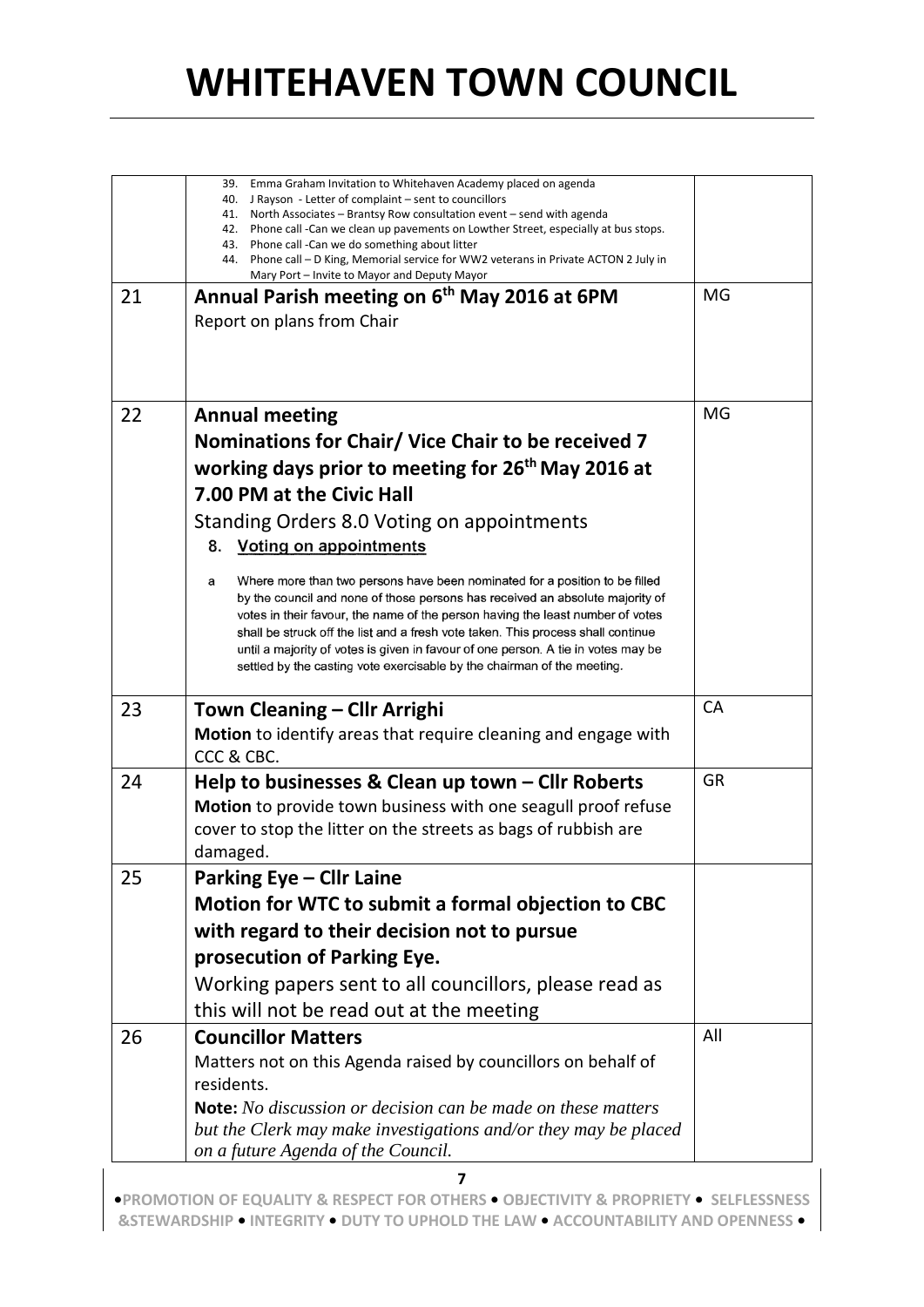| 27 | Items from previous meeting carried forward:<br>122/15 Expenditure for PA System & Remembrance Sunday -<br>Invoices not yet received from CBC (carry forward to next<br>meeting) email sent to C Boyce | All |
|----|--------------------------------------------------------------------------------------------------------------------------------------------------------------------------------------------------------|-----|
| 28 | Items to be placed on Agenda of next meeting                                                                                                                                                           |     |
| 29 | Date & Venue of Next Meeting<br>To confirm the date & venue of next meeting.                                                                                                                           |     |
| 30 | A motion to resolve exclusion of the press and public<br>from a closed meeting. (if required)<br>In accordance with Public Bodies (Admission to Meetings) Act<br>1960, s.1 100                         |     |